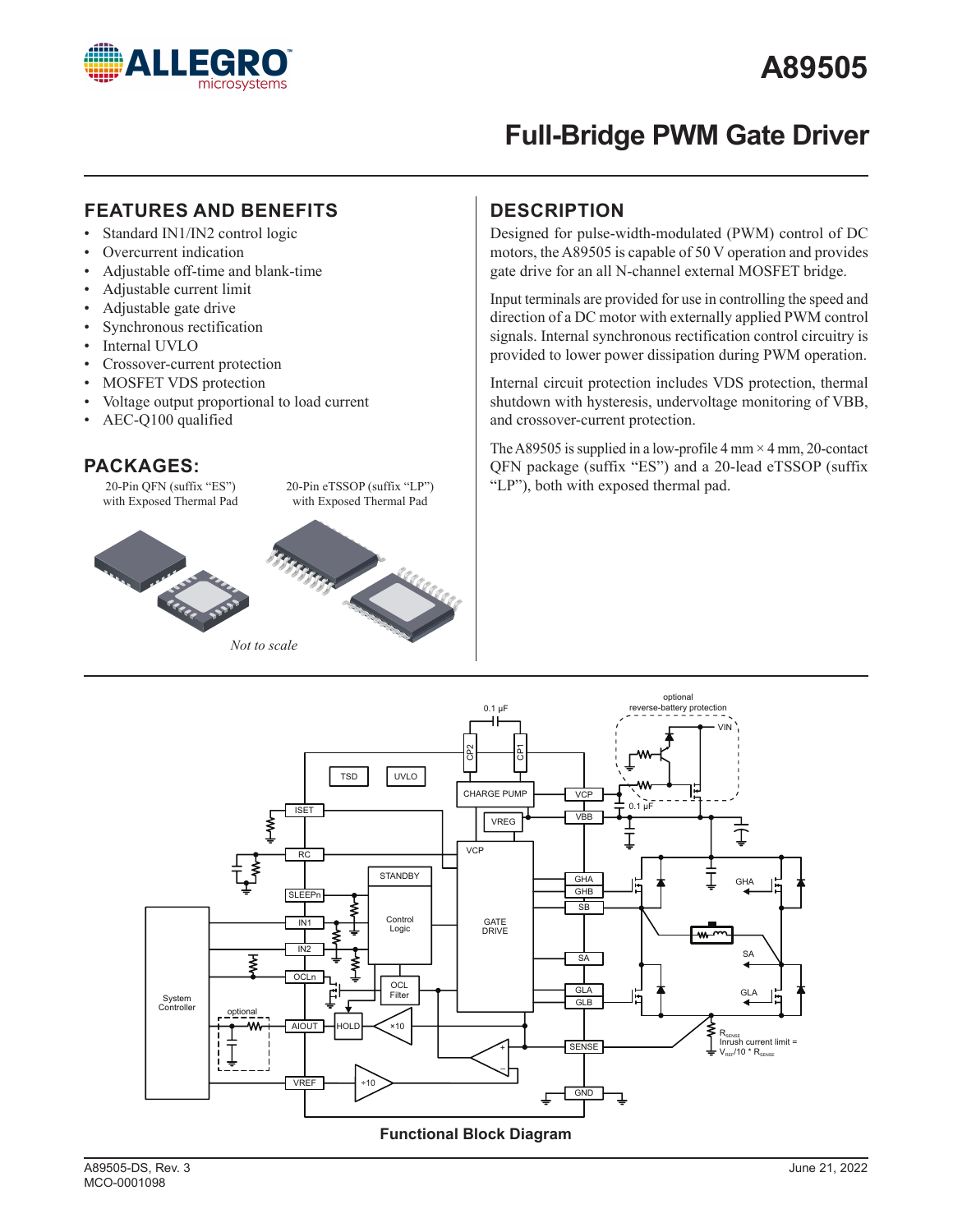# **SPECIFICATIONS**

#### **SELECTION GUIDE**

| <b>Part Number</b> | <b>Ambient</b><br>Temperature<br>Range | Package                                        | Packing                      | <b>Notes</b>       |
|--------------------|----------------------------------------|------------------------------------------------|------------------------------|--------------------|
| A89505KESSR-J      | $-40^{\circ}$ C to 135 $^{\circ}$ C    | 4 mm × 4 mm 20-contact QFN package             | 6000 pieces per 13-inch reel |                    |
| A89505KLPTR        | $-40^{\circ}$ C to 135 $^{\circ}$ C    | 4000 pieces per 13-inch reel<br>20-lead eTSSOP |                              | AEC-Q100 Qualified |
| A89505GESSR-J      | $-40^{\circ}$ C to 125 $^{\circ}$ C    | 4 mm × 4 mm 20-contact QFN package             | 6000 pieces per 13-inch reel |                    |



#### **ABSOLUTE MAXIMUM RATINGS**

| <b>Characteristic</b>              | Symbol             | <b>Notes</b>                             | Rating        | <b>Unit</b> |
|------------------------------------|--------------------|------------------------------------------|---------------|-------------|
| Load Supply Voltage                | $V_{BB}$           |                                          | 50            | V           |
| <b>Motor Outputs</b>               | $V_{Sx}$           | $V_{Sx} - V_{SENSE}$ , $V_{BB} - V_{Sx}$ | $-2$ to 52    | V           |
| <b>SENSE</b>                       |                    |                                          | $-0.5$ to 0.5 | V           |
|                                    | $V_{\text{SENSE}}$ | $t_{W}$ < 500 ns                         | $-4$ to 4     | V           |
| <b>OCLn</b>                        | $V_{OCLn}$         |                                          | $-0.3$ to 5.5 | V           |
| <b>VREF</b>                        | $V_{REF}$          |                                          | $-0.3$ to 5.5 | V           |
| <b>ISET</b>                        | $V_{\text{ISET}}$  |                                          | $-0.3$ to 5.5 | V           |
| <b>AIOUT</b>                       | <b>VAIOUT</b>      |                                          | $-0.3$ to 5.5 | V           |
| Logic Input Voltage Range          | $V_{\text{IN}}$    | SLEEPn, IN1, IN2                         | $-0.3$ to 5.5 | V           |
| Junction Temperature               | $T_J$              |                                          | 150           | $^{\circ}C$ |
| Storage Temperature Range          | $T_S$              |                                          | $-55$ to 150  | $^{\circ}C$ |
|                                    | T <sub>A</sub>     | K temperature range                      | $-40$ to 135  | $^{\circ}C$ |
| <b>Operating Temperature Range</b> |                    | G temperature range                      | $-40$ to 125  | $^{\circ}C$ |

#### **THERMAL CHARACTERISTICS:** May require derating at maximum conditions; see application information

| <b>Characteristic</b> | <b>Symbol</b>  | <b>Test Conditions*</b>                | Value | Unit          |
|-----------------------|----------------|----------------------------------------|-------|---------------|
| ES Package            |                | 4-Layer PCB, 1 in. <sup>2</sup> copper | 37    | $\degree$ C/W |
| LP Package            | $R_{\theta$ JA | 4-Layer PCB, 1 in. <sup>2</sup> copper | 28    | $\degree$ C/W |

\*Power dissipation and thermal limits must be observed.

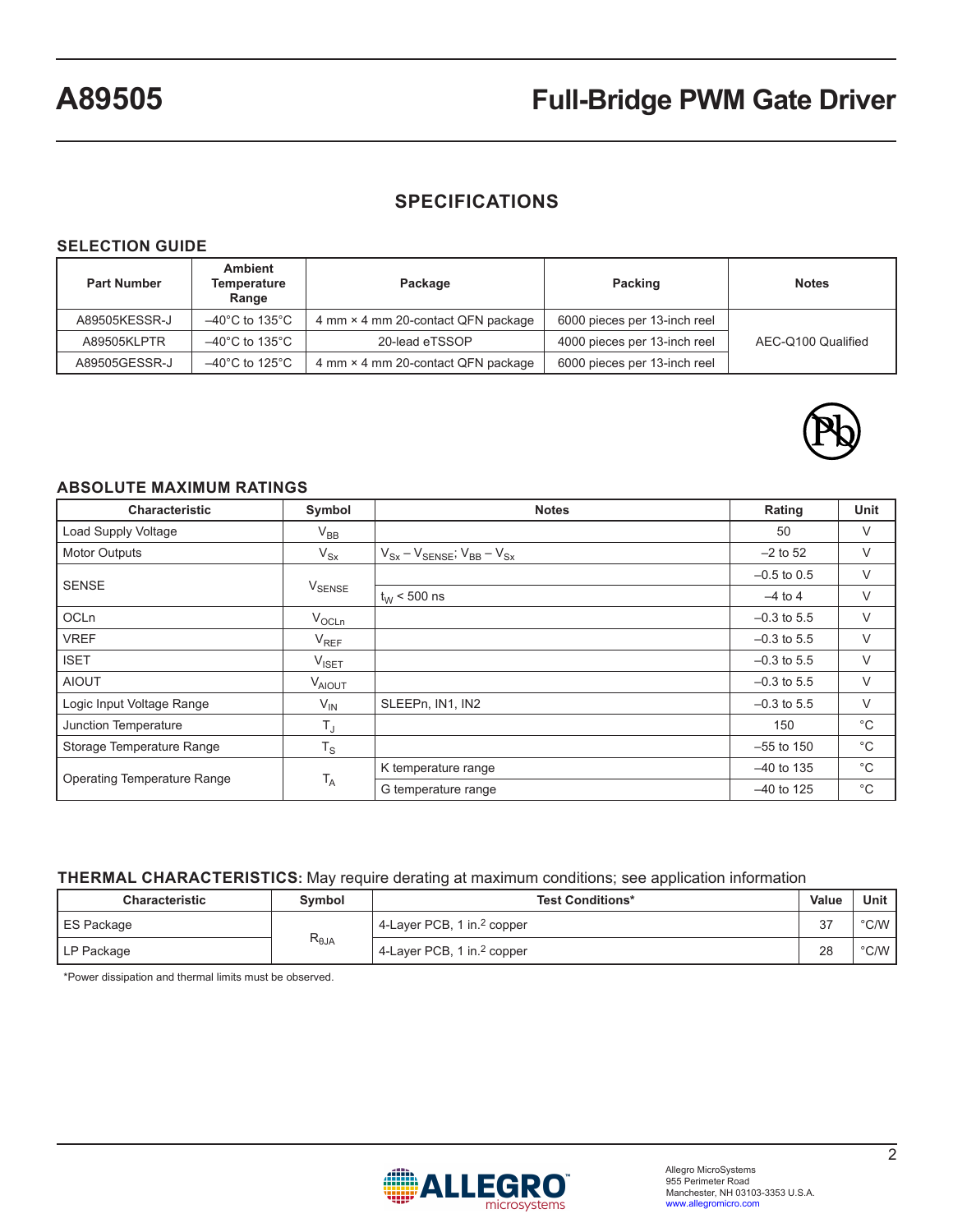



**Package ES, 20-Pin QFN Pinouts**

#### **Package LP, 20-Pin eTSSOP Pinouts**

| <b>Name</b>     | <b>Number</b>            |                          | <b>Function</b>                                 |  |  |
|-----------------|--------------------------|--------------------------|-------------------------------------------------|--|--|
|                 | <b>ES Package</b>        | <b>LP Package</b>        |                                                 |  |  |
| <b>ISET</b>     | $\mathbf{1}$             | 8                        | Terminal to set gate drive current              |  |  |
| <b>SLEEPn</b>   | 2                        | 9                        | Standby input, active low                       |  |  |
| <b>SENSE</b>    | 3                        | 10                       | Sense resistor connection, low-side gate return |  |  |
| <b>GLB</b>      | 4                        | 11                       | Gate driver                                     |  |  |
| <b>GLA</b>      | 5                        | 12                       | Gate driver                                     |  |  |
| GHB             | 6                        | 13                       | Gate driver                                     |  |  |
| <b>SB</b>       | $\overline{7}$           | 14                       | High-side bridge reference                      |  |  |
| <b>GHA</b>      | 8                        | 15                       | Gate driver                                     |  |  |
| <b>SA</b>       | 9                        | 16                       | High-side bridge reference                      |  |  |
| <b>VCP</b>      | 10                       | 17                       | Charge pump reservoir cap connection            |  |  |
| CP <sub>2</sub> | 11                       | 18                       | Charge pump terminal                            |  |  |
| <b>VBB</b>      | 12                       | 19                       | Supply voltage                                  |  |  |
| CP <sub>1</sub> | 13                       | 20                       | Charge pump terminal                            |  |  |
| <b>GND</b>      | 14                       | $\mathbf{1}$             | Ground                                          |  |  |
| <b>AIOUT</b>    | 15                       | 2                        | Analog output proportional to VSENSE            |  |  |
| <b>OCLn</b>     | 16                       | 3                        | OCP and OVP output flag, open drain             |  |  |
| <b>VREF</b>     | 17                       | $\overline{4}$           | Analog OCP reference input                      |  |  |
| IN <sub>2</sub> | 18                       | 5                        | Digital IN2 input                               |  |  |
| IN <sub>1</sub> | 19                       | 6                        | Digital IN1 input                               |  |  |
| <b>RC</b>       | 20                       | 7                        | Terminal to set blank- and off-time             |  |  |
| <b>PAD</b>      | $\overline{\phantom{0}}$ | $\overline{\phantom{0}}$ |                                                 |  |  |

#### **Terminal List Table**

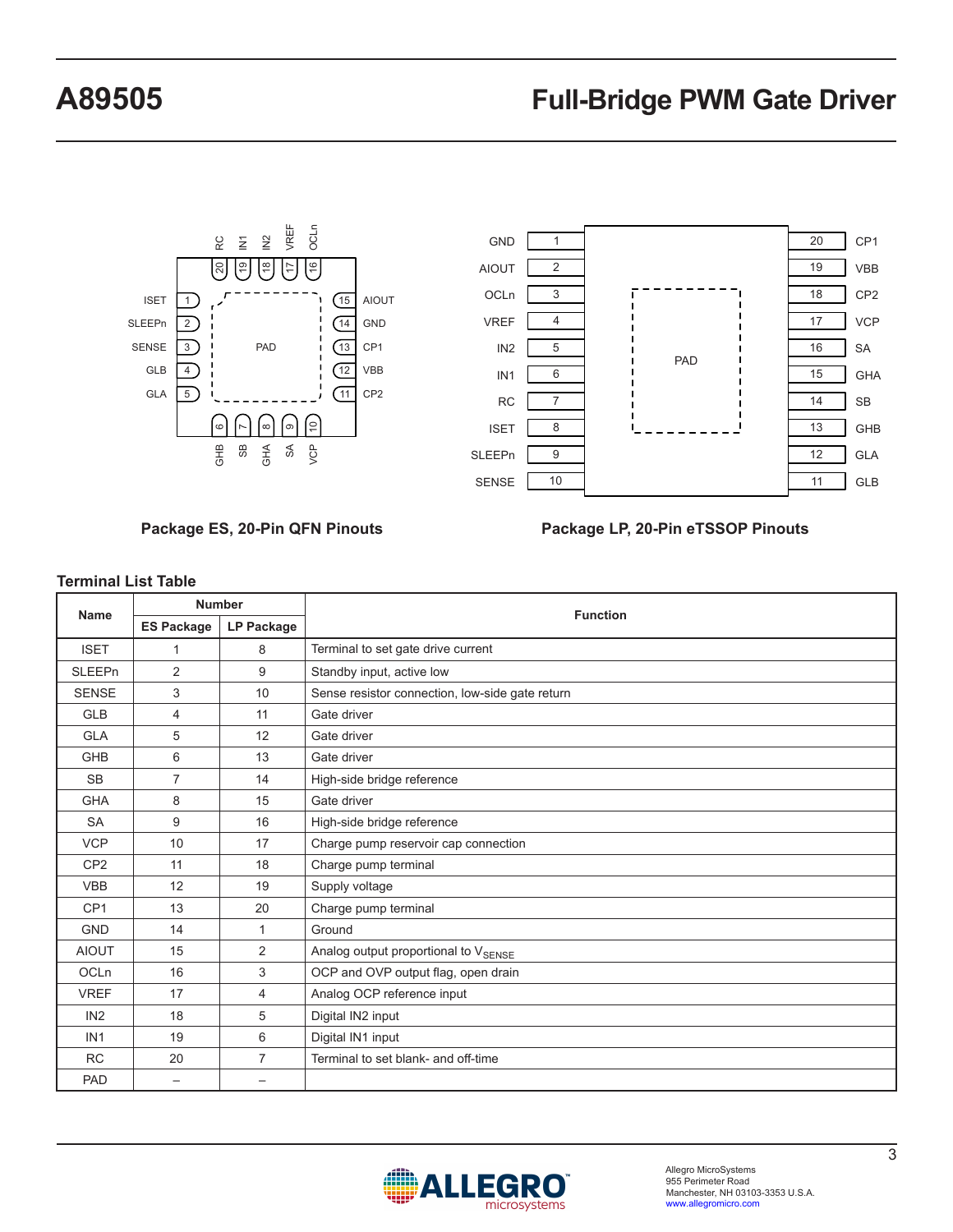#### ELECTRICAL CHARACTERISTICS: Valid at T<sub>J</sub> = –40°C to 150°C (-K variant), T<sub>J</sub> = 25°C (-G variant), V<sub>BB</sub> = 5.5 to 50 V, **unless otherwise specified**

| <b>Characteristics</b>         | Symbol           | <b>Test Conditions</b>                                                                 | Min.                     | Typ.                     | Max.                     | Unit          |
|--------------------------------|------------------|----------------------------------------------------------------------------------------|--------------------------|--------------------------|--------------------------|---------------|
|                                |                  |                                                                                        |                          | 6                        | 10                       | mA            |
| <b>VBB Supply Current</b>      | $I_{BB}$         | SLEEPn = low, Standby Mode, $V_{BB} \le 20 V$                                          | $\overline{\phantom{0}}$ |                          | 5                        | μA            |
|                                |                  | SLEEPn = low, Standby Mode                                                             | $\overline{\phantom{m}}$ |                          | 12                       | μA            |
| <b>GATE DRIVE</b>              |                  |                                                                                        |                          |                          |                          |               |
|                                |                  | Relative to $V_{BB}$ , $I_{GATE}$ = 200 µA, $V_{BB}$ = 8 to 50 V                       | 6.5                      | 6.8                      | 7.5                      | V             |
| High-Side Gate Drive Output    | $V_{GH}$         | Relative to $V_{BB}$ , $I_{GATE}$ = 200 µA, $V_{BB}$ = 5.5 V                           | $\overline{\phantom{0}}$ | 5.2                      | $\qquad \qquad -$        | $\vee$        |
| Low-Side Gate Drive Output     |                  | $I_{GATE}$ = 200 µA, $V_{BB}$ = 8 to 50 V                                              | 6.5                      | 6.8                      | 7.5                      | V             |
|                                | $V_{GL}$         | $I_{GATE}$ = 200 µA, $V_{BB}$ = 5.5 V                                                  | $\overline{\phantom{0}}$ | 5.4                      | $\overline{\phantom{0}}$ | $\vee$        |
| Gate Drive Pull-Up Current     | $I_{\text{GPU}}$ | $R_{\text{ISET}} = 30 \text{ k}\Omega$ ; $V_{\text{GH}} = V_{\text{GL}} = 4 \text{ V}$ | 21                       | 30                       | 39                       | mA            |
| Gate Drive Pull-Down Current   | $I_{\text{GPD}}$ | $R_{ISET}$ = 30 kΩ; $V_{GH}$ = $V_{GL}$ = 4 V                                          | 47                       | 68                       | 89                       | mA            |
| Dead-Time                      | $t_{DT}$         |                                                                                        |                          | 1000                     |                          | ns            |
| Passive Pull-Down Resistance   | $R_{GPD}$        |                                                                                        | 30                       | 50                       | 70                       | $k\Omega$     |
| <b>LOGIC INPUT AND OUTPUT</b>  |                  |                                                                                        |                          |                          |                          |               |
| Logic Output Voltage           | $V_{OCLn}$       | $I = 2$ mA, overcurrent detected                                                       | $\qquad \qquad -$        | 0.2                      | 0.3                      | V             |
| Logic Output Leakage           | $I_{OCLn}$       | $V = 5 V$ , normal operation                                                           | $\overline{\phantom{0}}$ | $\overline{\phantom{0}}$ | 5                        | μA            |
| PWM Current Limit Flag Timer   | $t_{OCLn}$       |                                                                                        | 300                      | 500                      | 650                      | μs            |
|                                | $V_{\text{IH}}$  |                                                                                        | 2.0                      | $\qquad \qquad -$        |                          | V             |
| Logic Input Voltage            | $V_{IL}$         |                                                                                        | $\qquad \qquad -$        | $\qquad \qquad -$        | 0.8                      | $\vee$        |
|                                | $V_{IL(SLEEPn)}$ | SLEEPn input                                                                           | $\qquad \qquad -$        |                          | 0.4                      | $\vee$        |
| Logic Input Hysteresis         | $V_{HYS}$        |                                                                                        |                          | 320                      |                          | mV            |
| Logic Input Pull-Down Resistor | $R_{PD}$         |                                                                                        | 30                       | 50                       | 70                       | kΩ            |
| <b>VREF Input Current</b>      | $I_{VREF}$       | $V_{REF}$ = 2.5 V                                                                      | $-5$                     | $<$ 1                    | 5                        | μA            |
| <b>VREF Input Range</b>        | $V_{REF}$        |                                                                                        | $\mathbf 0$              | $\overline{\phantom{m}}$ | 2.5                      | V             |
| <b>Current Gain</b>            | $A_V$            | $V_{REF}$ / $V_{SENSE}$ , $V_{REF}$ = 2.5 V                                            | 9.5                      | $\qquad \qquad -$        | 10.5                     | V/V           |
| Input Offset, SENSE            | $V_{OSSENSE}$    |                                                                                        | $-10$                    | $\qquad \qquad -$        | 10                       | mV            |
| Fixed Off-Time                 | $t_{\text{OFF}}$ | $R_{RC}$ = 30 k $\Omega$ , $C_{RC}$ = 1 nF                                             | $\overline{\phantom{m}}$ | 30                       | $\overline{\phantom{0}}$ | μs            |
| Percent Fast Decay             | $P_{FD}$         | Internal PWM chop                                                                      |                          | 13                       |                          | $\frac{0}{0}$ |
| <b>Blank-Time</b>              | $t_{BLK}$        | $R_{RC}$ = 30 k $\Omega$ , $C_{RC}$ = 1 nF                                             | 2.1                      | 3                        | 3.9                      | μs            |
| Power-Up Delay                 | $t_{\text{pu}}$  | Time until outputs are enabled                                                         |                          | 50                       | 300                      | μs            |
| <b>AIOUT Gain</b>              | AIOUT            | AIOUT / $V_{\text{SENSE}}$ , $V_{\text{SENSE}}$ = 50 to 200 mV                         | 9                        | 10                       | 11                       | <b>V/V</b>    |
| Input Offset, AIOUT            | VOSAIOUT         |                                                                                        | -15                      | $\qquad \qquad -$        | 15                       | mV            |
| Sample-and-Hold Accuracy       | $V_{SH(ACC)}$    |                                                                                        | $\overline{\phantom{a}}$ | 15                       | $\qquad \qquad -$        | mV            |
| Sample-and-Hold Droop Rate     | $V_{DROOP}$      |                                                                                        | $\qquad \qquad -$        | $\overline{\phantom{0}}$ | $\mathbf{1}$             | mV/µs         |
| AIOUT Output Impedance         | ROUT(AIOUT)      |                                                                                        | 0.75                     | 1.00                     | 1.45                     | $k\Omega$     |

*Continued on next page...*

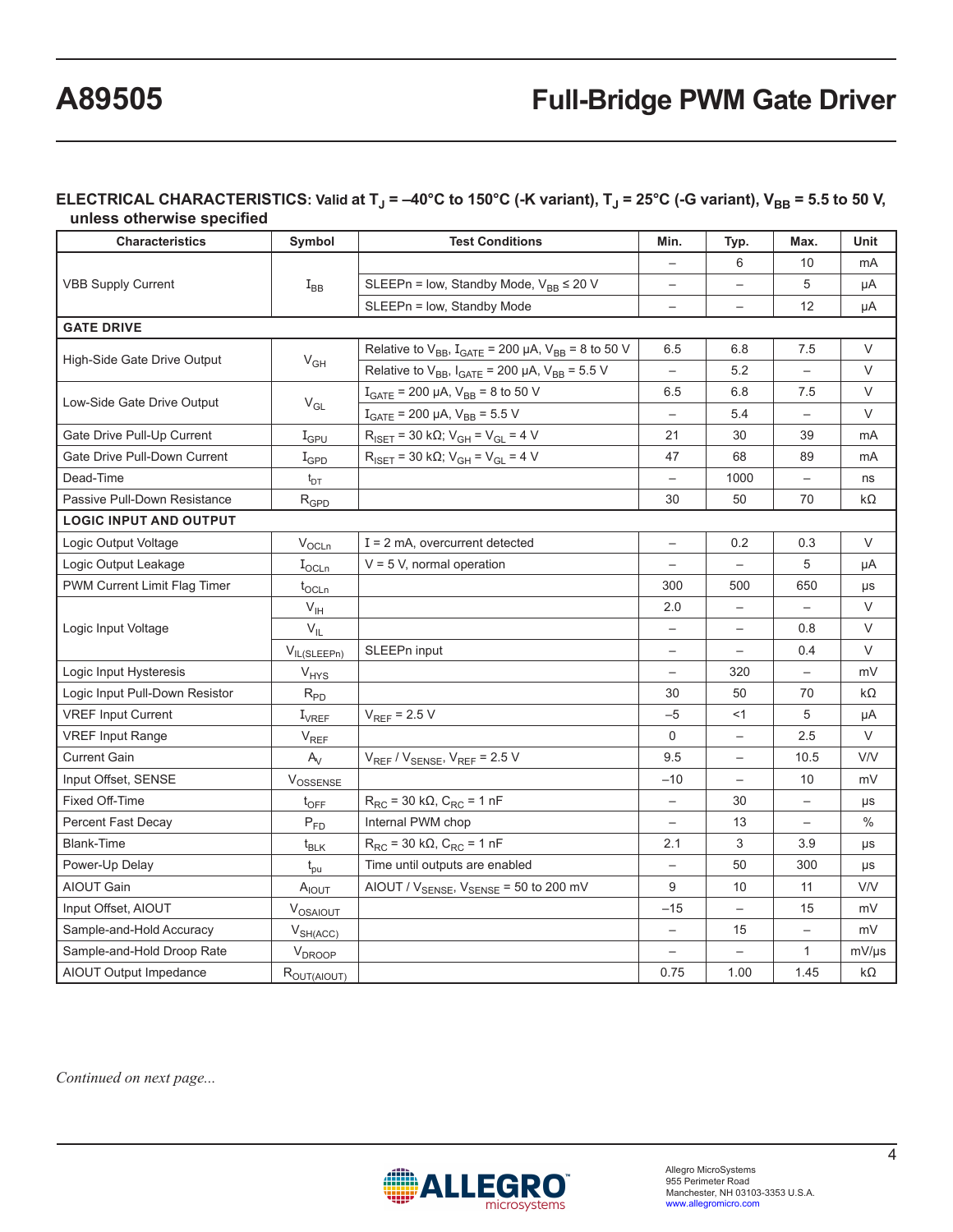#### **ELECTRICAL CHARACTERISTICS (continued): Valid at T<sub>J</sub> = -40°C to 150°C (-K variant), T<sub>J</sub> = 25°C (-G variant), VBB = 5.5 to 50 V, unless otherwise specified**

| <b>Characteristics</b>                                   | Symbol                           | <b>Test Conditions</b>                             | Min. | Typ. | Max. | Unit |
|----------------------------------------------------------|----------------------------------|----------------------------------------------------|------|------|------|------|
| <b>PROTECTION CIRCUITS</b>                               |                                  |                                                    |      |      |      |      |
| <b>UVLO Enable Threshold</b>                             | $V_{\mathsf{BB}(\mathsf{UVLO})}$ | $V_{BB}$ rising                                    | 5.05 | 5.25 | 5.50 | V    |
| <b>UVLO Hysteresis</b>                                   | V <sub>BB(UVLO, HYS)</sub>       |                                                    | 200  | 300  | 350  | mV   |
| <b>VDS Threshold</b>                                     | $\rm{V}_{\rm{DSTH}}$             |                                                    |      |      |      | V    |
|                                                          | l JTSD.                          | Temperature increasing                             | 165  | 175  | 185  | °C   |
| <b>Thermal Shutdown Temperature</b>                      |                                  | Temperature decreasing                             | 150  | 160  | 170  | °С   |
| <b>Thermal Shutdown Hysteresis</b><br>$\Delta T_{\rm d}$ |                                  | Recovery = $T_{\text{ITSD}} - \Delta T_{\text{J}}$ |      | 15   |      | °C   |

[1] Specified limits are tested at a single temperature and assured over operating temperature range by design and characterization.

[2] Target trip level =  $V_{\text{DSTH}}$  =  $V_{\text{DRAIN}} - V_{\text{Sx}}$  (High Side On) or  $V_{\text{DSTH}}$  =  $V_{\text{Sx}} - V_{\text{SENSE}}$  (Low Side On).

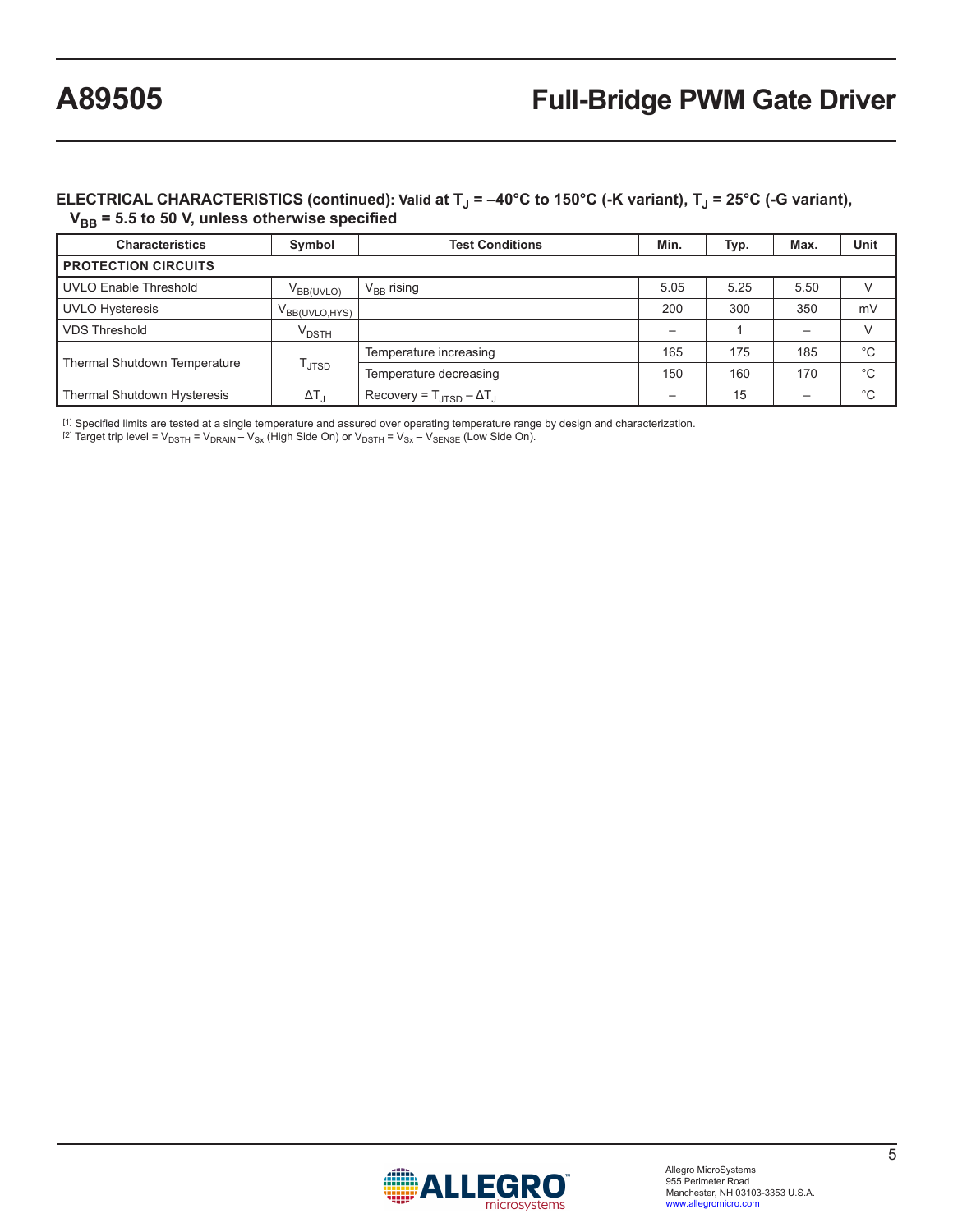**Control Logic**

| IN <sub>1</sub> | IN2      | <b>SLEEPn</b> | 10 $\times$ $V_{\text{SENSE}}$ ><br>$V_{REF}$ | <b>OUTA</b> | <b>OUTB</b> | <b>Function</b>                      |  |
|-----------------|----------|---------------|-----------------------------------------------|-------------|-------------|--------------------------------------|--|
| x               | x        |               | X                                             |             |             | <b>Standby Mode</b>                  |  |
|                 |          |               | X                                             |             | ⇁           | Coast                                |  |
|                 |          |               | false                                         |             | H           | Reverse                              |  |
|                 | $\Omega$ |               | false                                         | H           |             | Forward                              |  |
|                 |          |               | X                                             |             |             | Slow Decay SR (Brake)                |  |
|                 |          |               | true                                          | H/L         |             | Internal Chop Reverse, Mixed Decay * |  |
|                 |          |               | true                                          |             | H/L         | Internal Chop Forward, Mixed Decay * |  |

\* In fast decay, outputs change to high-Z state when load current approaches zero, to prevent reversal of current.



#### **AIOUT Output**

- **A. Internal OCL chop. AIOUT holds while SENSE voltage varies during the mixed-decay off-time.**
- **B. INx chop. AIOUT holds while SENSE voltage drops to 0 V during slow decay.**
- **C. Slow-decay timeout. AIOUT is forced to 0 V 300 µs after ENABLE goes low.**

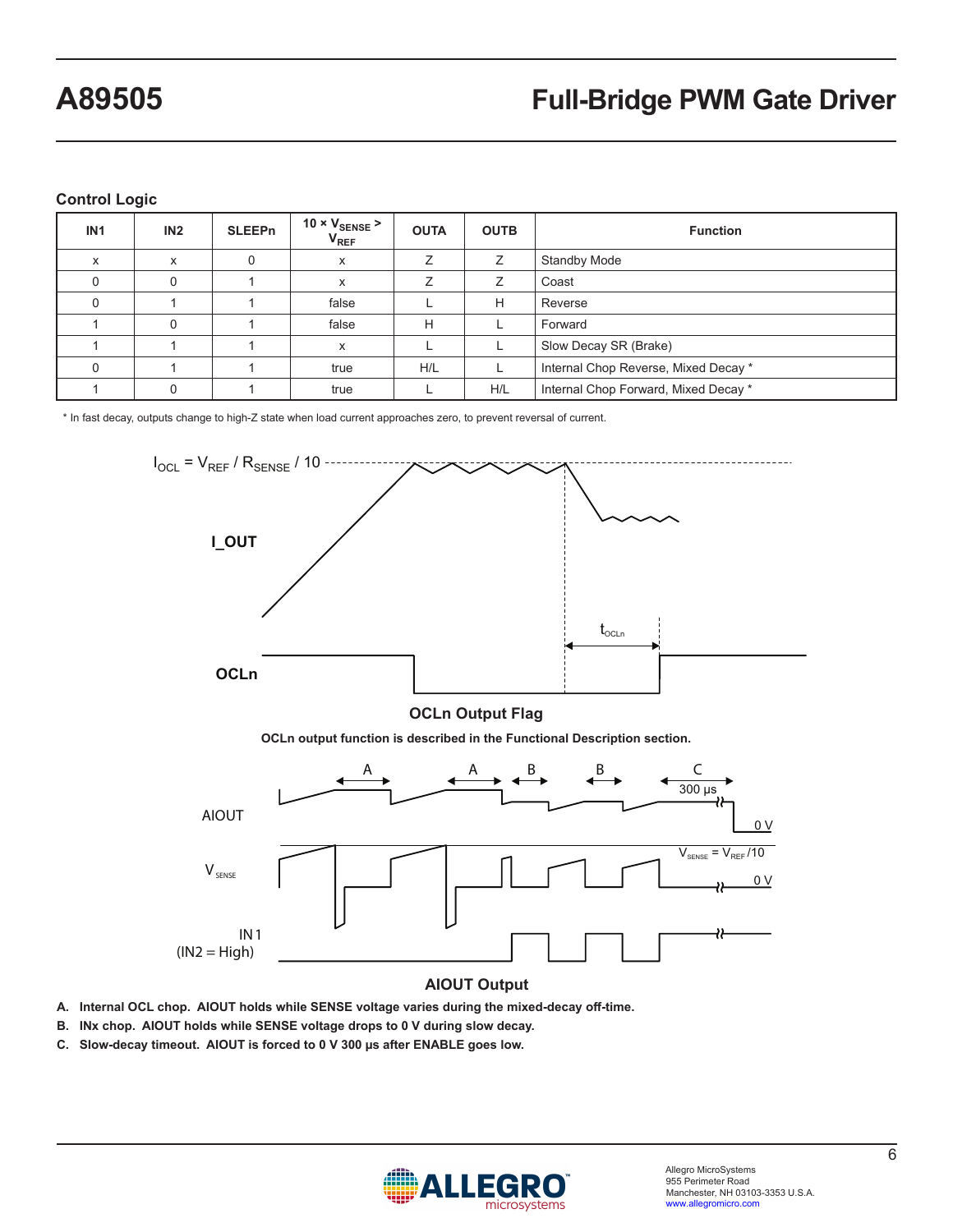### **FUNCTIONAL DESCRIPTION**

### **Device Operation**

The A89505 is designed to operate DC motors. The output drivers are capable of 50 V with gate-driver capability for an all N-channel external MOSFET H-bridge. Control logic includes synchronous rectification to reduce power dissipation. Current limit is regulated by fixed off-time pulse-width-modulated (PWM) control circuitry.

### **Internal PWM Current Control**

Peak current is regulated by monitoring the voltage on an external sense resistor.

$$
I_{\scriptscriptstyle{PEAK}} = \frac{V_{\scriptscriptstyle{REF}}}{(10 \times R_{\scriptscriptstyle{SENSE}})}
$$

When the peak current is exceeded, the source driver turns off for a fixed period  $t_{\text{OFF}}$  to chop the current. The outputs operate in mixed-decay mode during  $t_{OFF}$ . Refer to the Fixed Off-Time Setting section to set  $t_{\text{OFF}}$ .

The internal current-sense circuit is ignored for t<sub>BLANK</sub> after PWM transitions. The comparator output is blanked to prevent false overcurrent detection due to reverse recovery currents of the clamp diodes, or switching transients related to the capacitance of the load, or both. Refer to the Blank-Time Setting section to set  $t_{\text{BLANK}}$ .

#### **Brake**

It is important to note that the internal PWM current-control circuit will not limit the current when braking, since the current does not flow through the sense resistor. The maximum current can be approximated by  $\mathrm{V_{BEMF}}$  /  $\mathrm{R_{MOTOR}}.$  Care should be taken to ensure that the maximum ratings of the external MOSFET are not exceeded in worst-case braking situations of high speed and high inertial loads.

#### **ISET**

A resistor from ISET terminal to ground sets the magnitude of the gate current. The sink and source current ratios are fixed at approximately 2-to-1 where the pull-down current is approximately two times the pull-up current.  $R_{\text{ISET}}$  should be between 15 and 150 kΩ.

The formula for determining the gate drive is:

$$
I_{GATE\_HS} (mA) = 1.9 + \frac{900}{R_{ISET} (k\Omega)}
$$
  

$$
I_{GATE\_LS} (mA) = 3.5 + \frac{1700}{R_{ISET} (k\Omega)}
$$

**RC**

The RC terminal is used to set both fixed off-time and blank-time for the internal PWM current control. Refer to the following three sections to select RC component values.

# **Fixed Off-Time Setting**

The internal PWM current-control circuitry uses a one-shot to control the time the drivers remain off. The one-shot off-time  $(t<sub>OFF</sub>)$  is determined by the selection of an external resistor and capacitor connected from the RC timing terminal to ground. The off-time, over a range of values of  $C_{RC}$  = 470 to 1500 pF and  $R_{RC}$  = 12 to 100 k $\Omega$ , is approximated by:

$$
t_{OFF} = R_{RC} \times C_{RC} + dead \, time
$$

### **Blank-Time Setting**

This circuit blanks the output of the current-sense comparator when the outputs are switched by the internal current-control circuitry or by an external PWM chop command. The comparator blanking time,  $t_{BL,ANK}$ , is determined by the selection of an external resistor and capacitor connected from the RC timing terminal to ground, and is approximated by:

$$
t_{BLANK} = 2.6 \ \mu s \times C_{RC} \ (nF) \times e^{(3.6/R_{RC}(k\Omega))}
$$

# **Slow Decay**

In slow-decay mode, the low-side switch stays on and the high-side switch turns off. Due to the synchronous rectification feature, the complementary low-side switch turns on after a deadtime.

# **Fast Decay SR**

In fast-decay mode, the high-side and low-side switches turn off, and the complementary pair of switches is turned on, effectively reversing the voltage polarity across the motor winding.

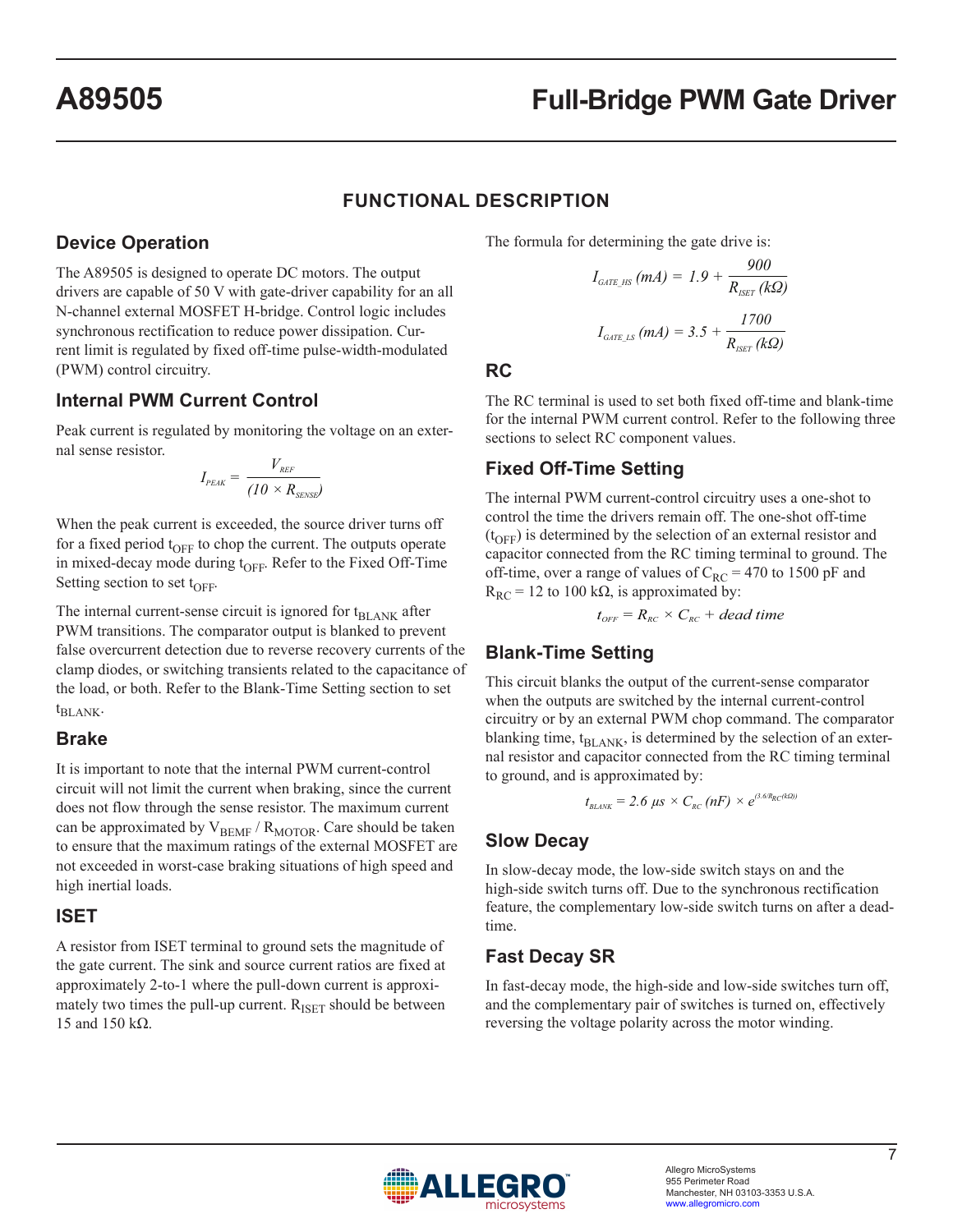# **Mixed Decay**

When the peak current is reached, as set by the sense resistor and voltage on VREF, the PWM current limiter initiates an off-time. The off-time is determined by the resistor and capacitor on the RC terminal. In mixed-decay mode, the driver will initiate a fast decay, after a dead-time, for 13% of the programmed off-time. After the fast-decay time expires, the bridge will switch to slow decay for the remaining off-time. When the bridge is operating in fast decay, it will internally prevent current reversal by putting the bridge in a high-Z state if the current through the sense resistor falls close to zero.

# **OCLn Output**

An open-drain logic output will be driven low to indicate system operation. The OCLn terminal is driven low under two conditions:

- 1. When the system is limiting current to value set by  $V_{REF}$  and R<sub>SENSE</sub>. Once overcurrent events are no longer detected, the A89505 will release the indication after a time  $t_{\text{OCLn}}$ .
- 2. When a VDS fault is detected, the OCLn terminal is driven low. It is released when the fault is reset.

The OCLn terminal, in combination with the AIOUT terminal, can provide valuable information about how the system is behaving:

- Overcurrent events can indicate a motor stall condition, in which case the system controller can respond to the fault condition by reducing PWM duty. When OCLn is low and the voltage on AIOUT is greater than 0 V, the controller is actively limiting current with the internal, fixed off-time PWM current limiter.
- In the case of a VDS fault, the OCLn terminal is also driven low, but the AIOUT voltage will be 0 V, because the bridge has been disabled. This notifies the user that a VDS fault has occurred and the driver has been disabled.

# **AIOUT**

An analog output can be used to monitor current through the external sense resistor (if used). The SENSE voltage is gained by a factor of 10 and fed to the AIOUT terminal. A sample-and-hold circuit is used to capture the voltage across the sense resistor and holds it during periods when the voltage is not representative of the current in the motor. The AIOUT Output diagram illustrates when the voltage is held. The held voltage will droop at a rate equal to V<sub>DROOP</sub>. In the case of a VDS fault on the bridge, the AIOUT terminal will be discharged to zero volts.

# **Charge Pump**

The charge pump is used to generate a supply above  $V_{BB}$  to drive the high-side MOSFETs. The VCP voltage is internally monitored and, in the case of a fault condition, the outputs of the device are disabled.

# **MOSFET VDS Protection**

The drain-to-source voltage is monitored across the MOSFET any time the MOSFET is on. If the voltage across the MOSFET exceeds  $V_{\text{DSTH}}$ , the bridge is disabled and latched off.

In order to prevent false VDS faults, the VDS monitor is blanked immediately after any MOSFET is turned on. The VDS monitor waits for a blank-time defined by the components on the RC terminal before monitoring the VDS level. During the off-time when SR is active, VDS blanking is fixed at 1 μs.

# **VDS Fault**

When a VDS fault occurs, and the bridge is disabled, and the fault is latched, the OCLn terminal is immediately driven low. The latch can only be reset by going into standby or by dropping V<sub>BB</sub> below the UVLO threshold.

# **Standby Mode**

Low power standby mode is activated when SLEEPn is brought low. Standby mode disables most of the internal circuitry, including the charge pump and internal regulator. When coming out of standby mode, the A89505 requires up to 300 μs before the outputs can respond to input commands.

# **TSD**

If the die temperature increases to approximately  $T_{\text{TSD}}$ , the full bridge outputs will be disabled until the internal temperature falls below  $T_{\text{TSD}}$  minus a hysteresis level of  $T_{\text{HYS}}$ .

# **Fault Shutdown**

In the event of a fault due to excessive junction temperature, or low voltage on VCP or VBB, the outputs of the device are disabled until the fault condition is removed. At power-up, the UVLO circuit disables the drivers until the UVLO thresholds are exceeded.

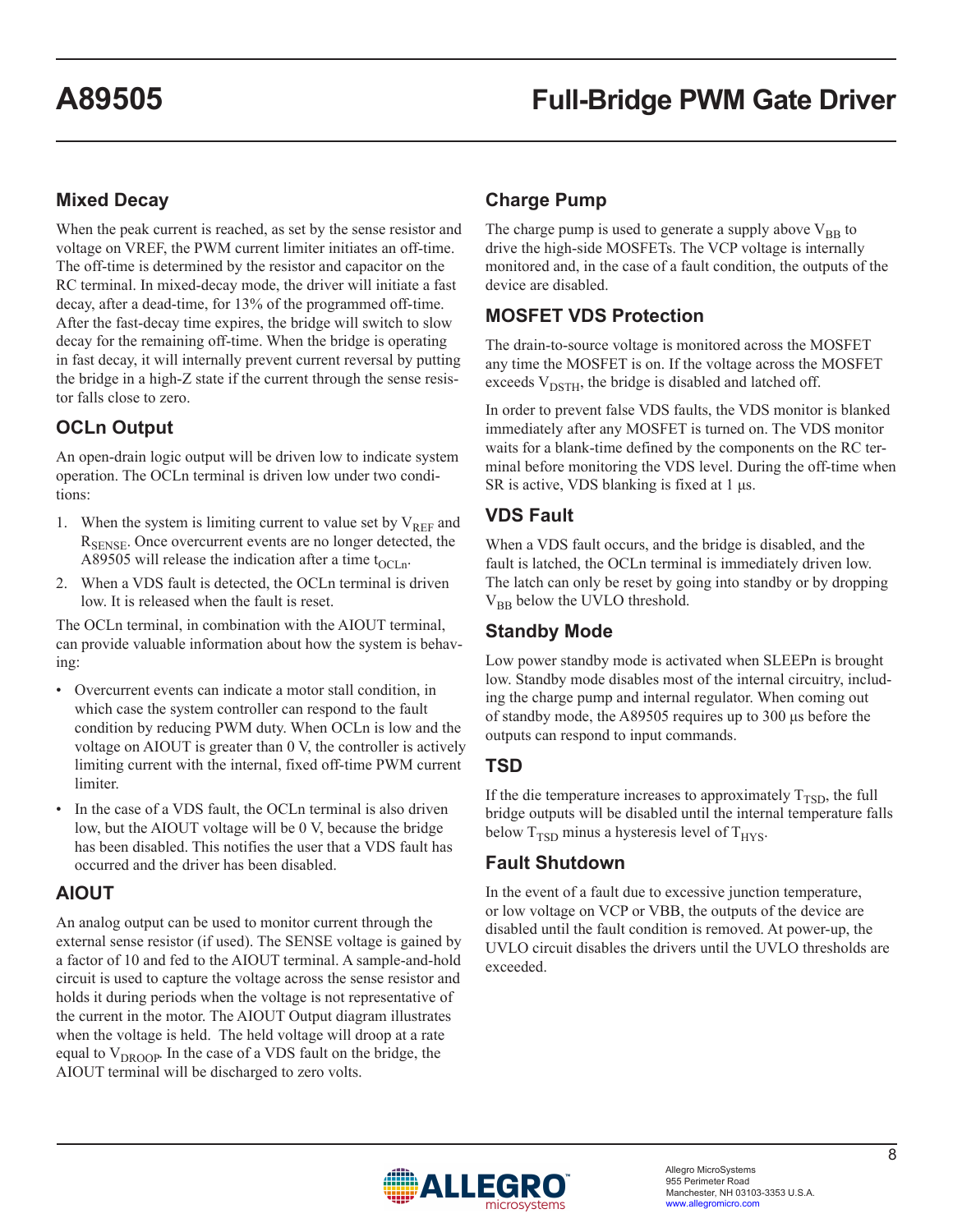

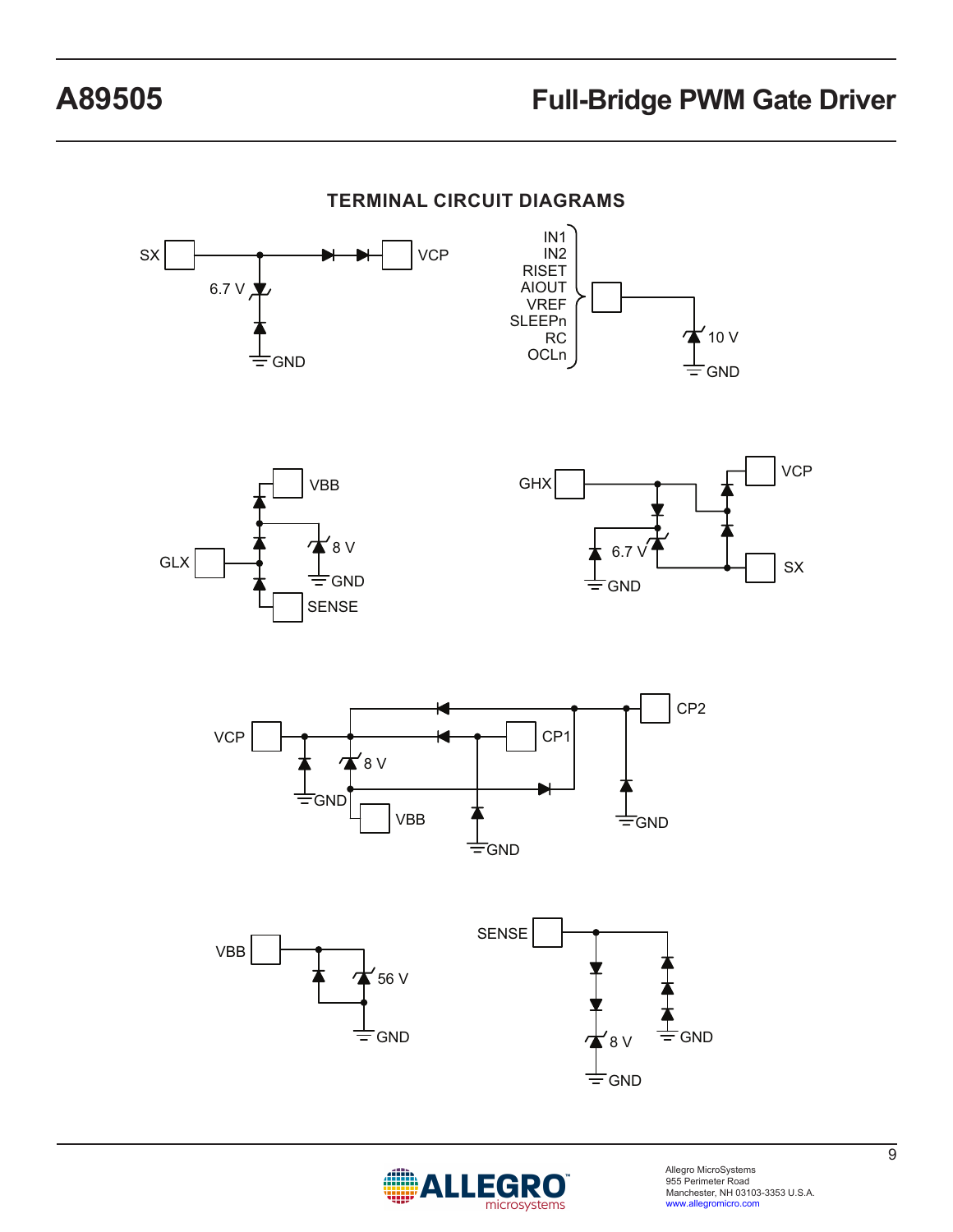### **PACKAGE OUTLINE DRAWINGS**



#### **ES Package, 20-Pin QFN with Exposed Thermal Pad**

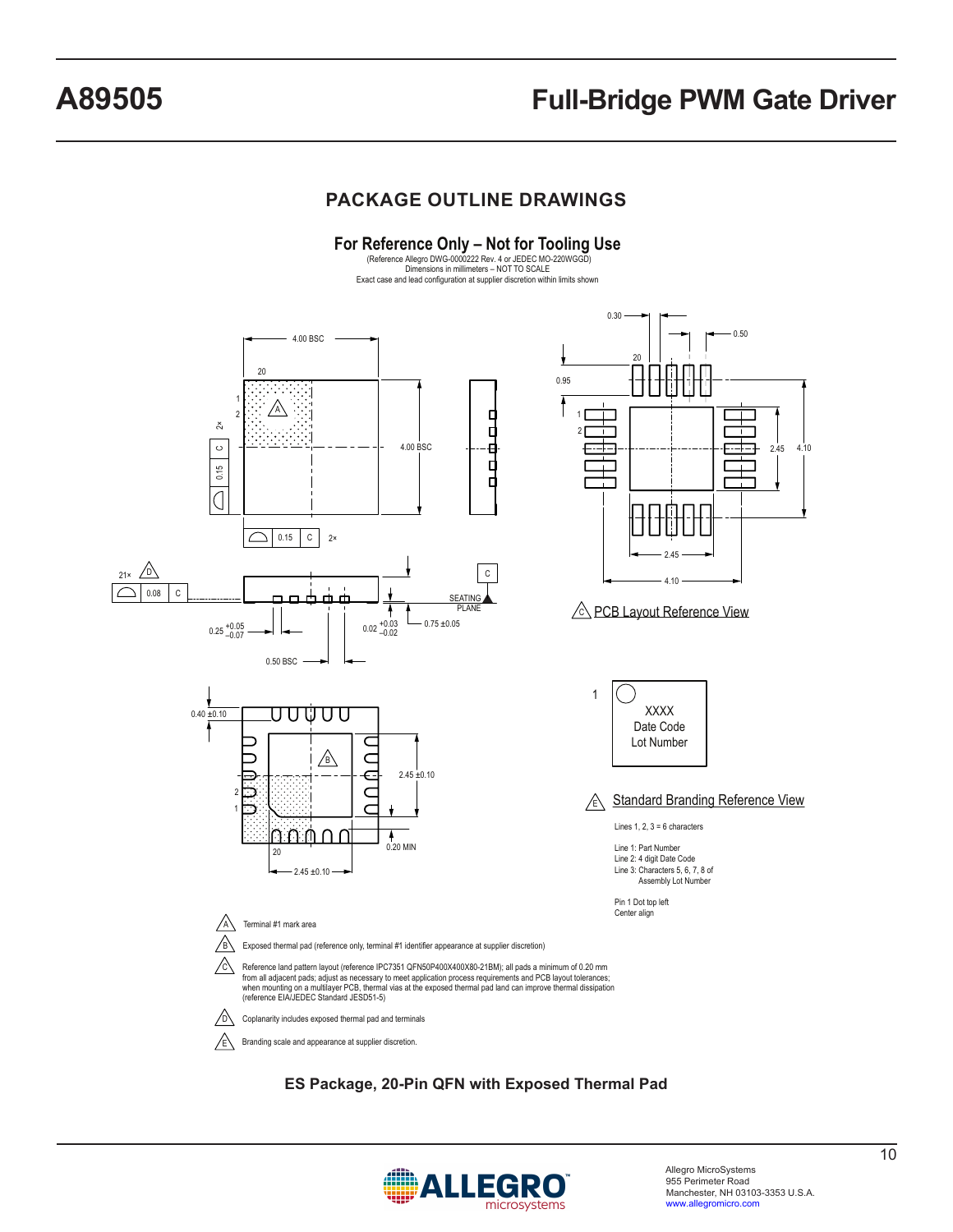

**LP Package, 20-Pin eTSSOP with Exposed Thermal Pad**